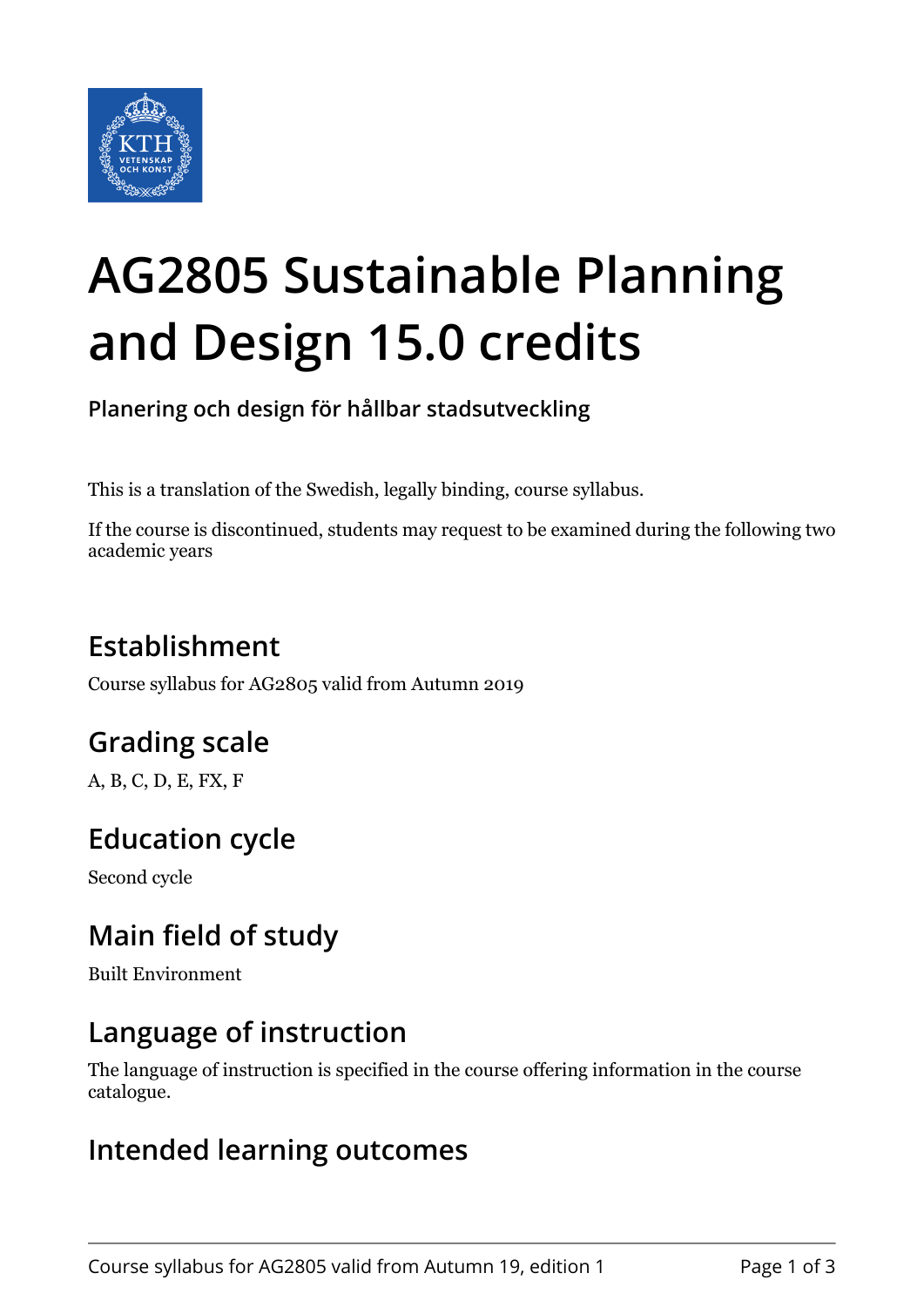The purpose of the course is to explore and understand urban sustainable development in the context of planning and design and to indicate how its practice can be improved.

After completing the course, the student should be able to:

- summarise, compare and critically discuss definitions of sustainable development and urban sustainable development,
- identify and apply planning and design methodologies that contribute to urban sustainable development, including tools for assessment
- identify main characteristics of different city districts and analyse these in relation to urban sustainable development,
- identify and characterise main actors of urban sustainable development,
- creatively explore and critically analyse how planning and design can contribute to urban sustainable development of a city such as Stockholm– in short and long time perspectives,
- present proposals and analyses as text, drawings and/or illustrations as well as orally.

#### **Course contents**

The teaching and exercises cover the following topics:

- 1. The concept of urban sustainable development What is the challenge of urban sustainable development? We explore its ecological, social, institutional and economic aspects. We also study differences between its policy, science and planning documents.
- 2. Urban sustainable development in a Stockholm perspective We analyse and compare the urban structures and the urban life of areas from different epochs, based on observation,historical documents etc. We relate findings to urban sustainable development.
- 3. The outcomes of planning and design What if urban sustainable development were on top of the agenda? How could plans and designs best address the challenge? What important sustainability aspects cannot be addressed? We work in projects or studios, supported by lectures, seminars and reading.
- 4. The process of planning and design In order to efficiently address urban sustainable development, planners and designers need to involve other actors – politicians, officials, consultants, developers, contractors, other organizations, as well as the citizens. In a role game based on previous work in the course, we display and analyse these actors and their different approaches to urban sustainable development.

## **Specific prerequisites**

A Bacherlor's degree in architecture or landscape architecture, civil engineering in the built environment or equivalent, urban and regional planning or social sciences, including at least 30 ECTS in the field of urban, transport or regional planning and economy, geoinformatics or environmental sciences.